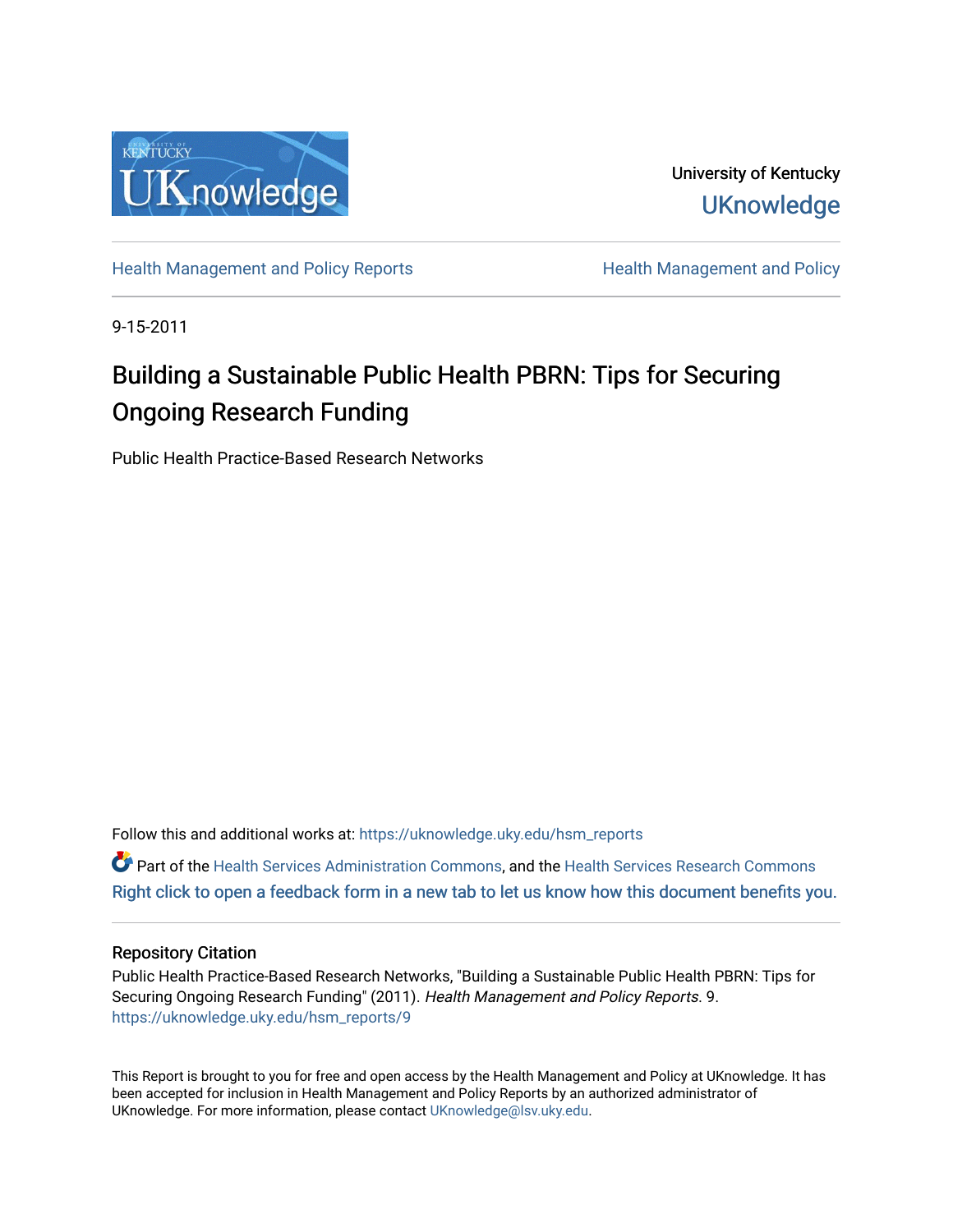P**UBLIC HEALTH**<br>Practice-Based Research Networks

## **BUILDING A SUSTAINABLE PUBLIC HEALTH PBRN: TIPS FOR SECURING ONGOING RESEARCH FUNDING**

*iversify your network's research funding base***.** The Public Health PBRN Program funding made available by the Robert Wood Johnson Foundation provides start-up resources and initial research support for networks, but networks will require larger and more sustainable sources of funding for public health research as they progress. The most ample sources can be found in federal funding agencies that operate competitive extramural research programs, include CDC, NIH, AHRQ, HRSA, USDA, and NSF. Public health research funding is also available from state and foundation sources, and even corporate sources (e.g. Pfizer's Public Health Research Fellowship Program). For sustainability, networks should look to diversify their sources of funding for research projects and avoid reliance on a single source for very long. The research and demonstration opportunities created by the federal Affordable Care Act, and the growing emphasis on translational and community-based research at NIH, provide particularly compelling funding opportunities for public health PBRNs. D

*stablish a scholarly publication record in the peer-reviewed literature*. To be competitive for investigatorinitiated research funding from federal and non-federal sources, your research team will need a peerreviewed publication record related to priority areas of the funders. Make sure to publish results from your network's initial small-scale research project, your Quick Strike research projects, and your larger-scale Research Implementation Award. Articulate the major research areas that your research team wants to become "known for" and begin to "stake out" this territory by publishing *review articles* and *preliminary studies*. If you develop new measurement instruments, data collection processes, analytic methodologies, or even conceptual frameworks for PBRN research publish those too! Use these early publications to demonstrate that your PBRN and its research team understands the problem to be addressed, what's known and not yet known about this problem, and the most productive directions for future research. Importantly, be sure that your team can articulate how the PBRN model and practice-driven research approaches are uniquely positioned to address the unanswered questions. These publications will help you populate the "Preliminary Studies" section of your next research grant application. E

**)** uild a funding record of progressively larger extramural research grants. To be competitive for extramural **B** *uild a funding record of progressively larger extramural research grants.* To be competitive for extramural research funding, your research team will need to demonstrate a track record of research funding on topics related to priority areas of the funders. Consider how preliminary results from your PBRN's smaller-scale research projects can be leveraged in support of larger, follow-on studies. What new questions are raised? What methods and measures have proven to be feasible, valid, reliable? What promising practices have been identified for more in-depth testing and evaluation? It is extremely rare for researchers of any stripe to move right into a large-scale, investigator-initiated R01 grant. Take advantage of pilot study funding opportunities and transition funding grants like R03s, R21s, and foundation grants to build the case that larger-scale studies are needed.

*uild a pipeline of multiple research collaborators at multiple stages of development.* **To maximize B** uild a pipeline of multiple research collaborators at multiple stages of development. To maximize opportunities for funding, PBRNs should seek to build research teams comprised of multiple researchers and practitioners who are capable of developing and leading research projects. PBRNs should seek to avoid dependence on a single investigator or a very small number of researchers to provide expertise with research design, analysis, and scientific grantsmanship. A mix of junior and more senior research partners is ideal, along